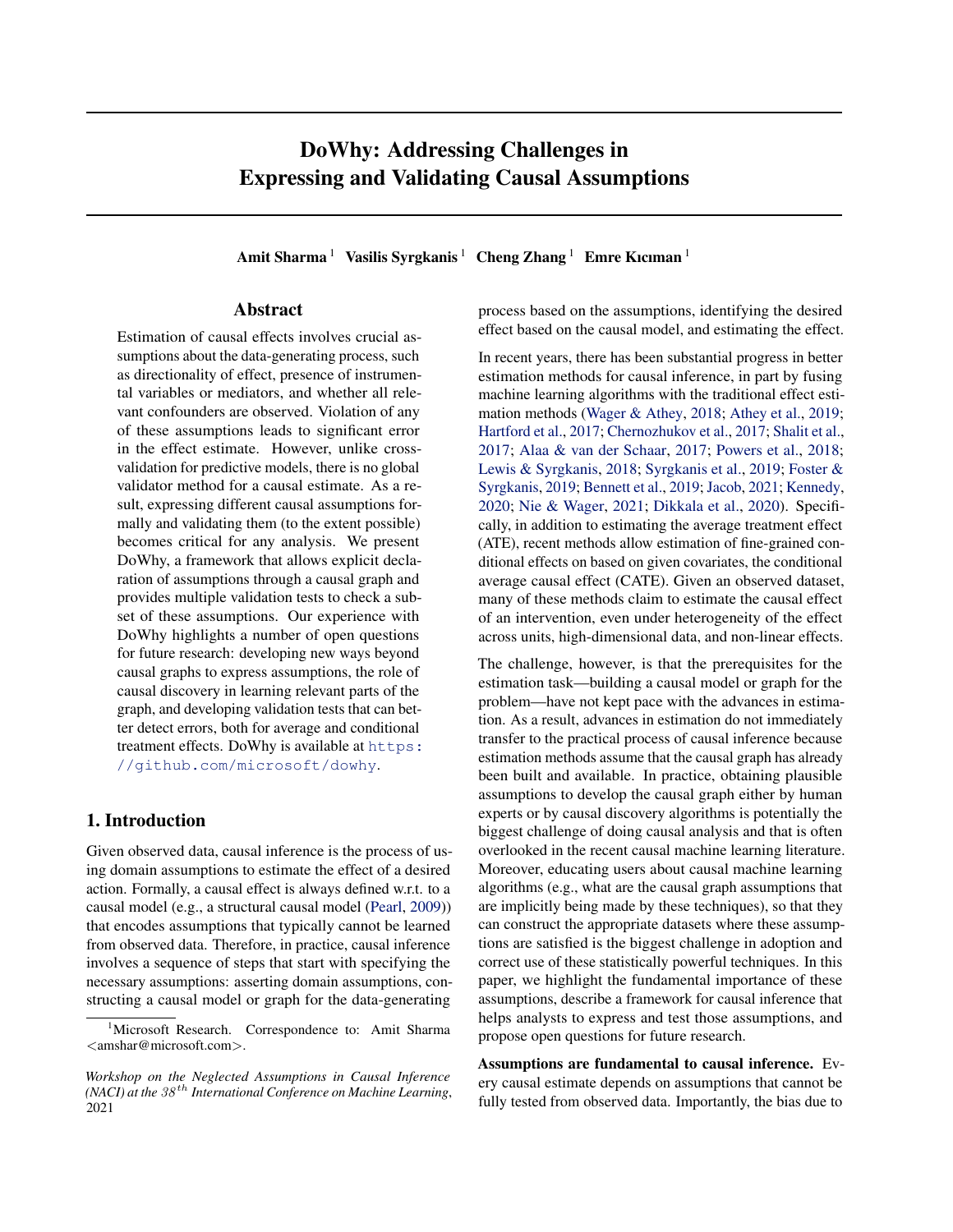<span id="page-1-0"></span>these assumptions does not wash out even with infinite data. Take for example, the common assumption for almost all CATE estimators, that there is a set of *known* confounders (common causes) of the treatment and outcome. What happens if one of the confounders is actually an instrumental variable or a mediator? If it is an instrumental variable, then conditioning on the instrumental variable will lead to a high variance estimate. In this case, the error is in the modelling (or *identification*) phase whereas it may appear as a problem with the estimator's variance properties. If a mediator is incorrectly assumed as a confounder, the estimate will be biased but the error may not even be detectable. Finally, there can always be unknown and unobserved confounders that can lead to errors. Sec. 2 shows simple examples on the difficulty of catching modelling versus estimation errors.

The end result is that we are left with advanced estimators with confidence intervals that assume that the modelling step is already correct, and thereby overestimate the certainty in their estimates. Importantly, there is no clear way of incorporating the uncertainty or bias due to errors in the modelling or identification phase. Moreover, there is no reliable method to validate an estimate after the full causal analysis, unlike in supervised machine learning where crossvalidation can determine the quality of any predictor. In general, therefore, it is difficult to judge the quality of any obtained causal estimate from observed data, since the "correct" causal effect depends on the modelling assumptions.

DoWhy: Expressing and validating assumptions. DoWhy is a popular open-source python library for causal inference, having more than 300K downloads and used across many scenarios and fields. Sec. 3 discusses how DoWhy is designed to make assumptions "first-class" citizens of a causal analysis. Its API implements causal inference in four steps: *model*, *identify*, *estimate*, and *validate*. The first two steps focus on expressing causal assumptions transparently using a causal graph while the last step provides multiple methods to validate the resultant effect estimator based on the assumptions. The API structure is designed to help understand the interplay of the different steps in analysis. For example, to evaluate robustness of the estimate, one may try the same estimator with different causal models or identification strategies; or the same model with different estimators and validation tests to find the best estimator for a dataset.

Open questions. In Sec. 4, we describe the practical challenges in applying causal inference through our experience in working with users of DoWhy. One of the biggest challenges is that a causal graph is often difficult to obtain and there is a need for developing alternative abstractions for inputting causal assumptions. Moreover, there are fundamental challenges to building robust validation tests using observed data and interpreting their results.



 $t; t \rightarrow y$ . z is an instrument. mediator from t to y.

Figure 1. Distribution of effect estimates under correct and incorrect identification. A data scientist works only with a single dataset; however, to illustrate the distribution of the estimator, in each figure, we sample 100 datasets from the same data-generating process: blue lines show the correctly identified estimator, orange lines show the faulty estimator, and dotted line shows the true causal effect.

## 2. The importance of modelling assumptions

Biases in estimation due to unobserved confounders are well-known [\(Greenland,](#page-6-0) [2003;](#page-6-0) [Robins et al.,](#page-7-0) [2000\)](#page-7-0) and can even change the sign of an estimated effect. While unobserved variables are a significant challenge to any causal analysis, estimation can go wrong even when all variables are observed. To complicate matters, it is usually difficult to even detect the error. And when errors are detected, it is difficult to know *why*: is it a modeling/identification error or an estimation error?

To illustrate the difficulty of detecting errors in causal estimation, we present two simple examples. The first example shows a faulty estimator that leads to high variance estimate. It is possible to detect such high variance, but hard to determine the reason for it. The second example shows an estimator with bias where it is not even possible to detect that the effect estimate is incorrect. In particular, these estimators cannot recover the average treatment effect (ATE) over all units, which is a simpler problem than estimating the heterogeneous conditional average treatment effects (CATE) that most recent work aims to estimate.

Throughout this paper, the goal is to estimate causal effect of a treatment variable t on the outcome y,  $\mathbb{E}[y]do(t)$  $|1\rangle$ ] –  $\mathbb{E}[y|do(t=0)]$ . As mentioned above, we consider the simplest case where all variables in the causal graph are observed and relationship of  $y$  with other variables is linear.

#### 2.1. High variance estimate due to instrument

Consider a dataset with four variables: treatment  $t$ , outcome  $y$  and two covariates ( $z$  and  $w$ ). Using the backdoor crite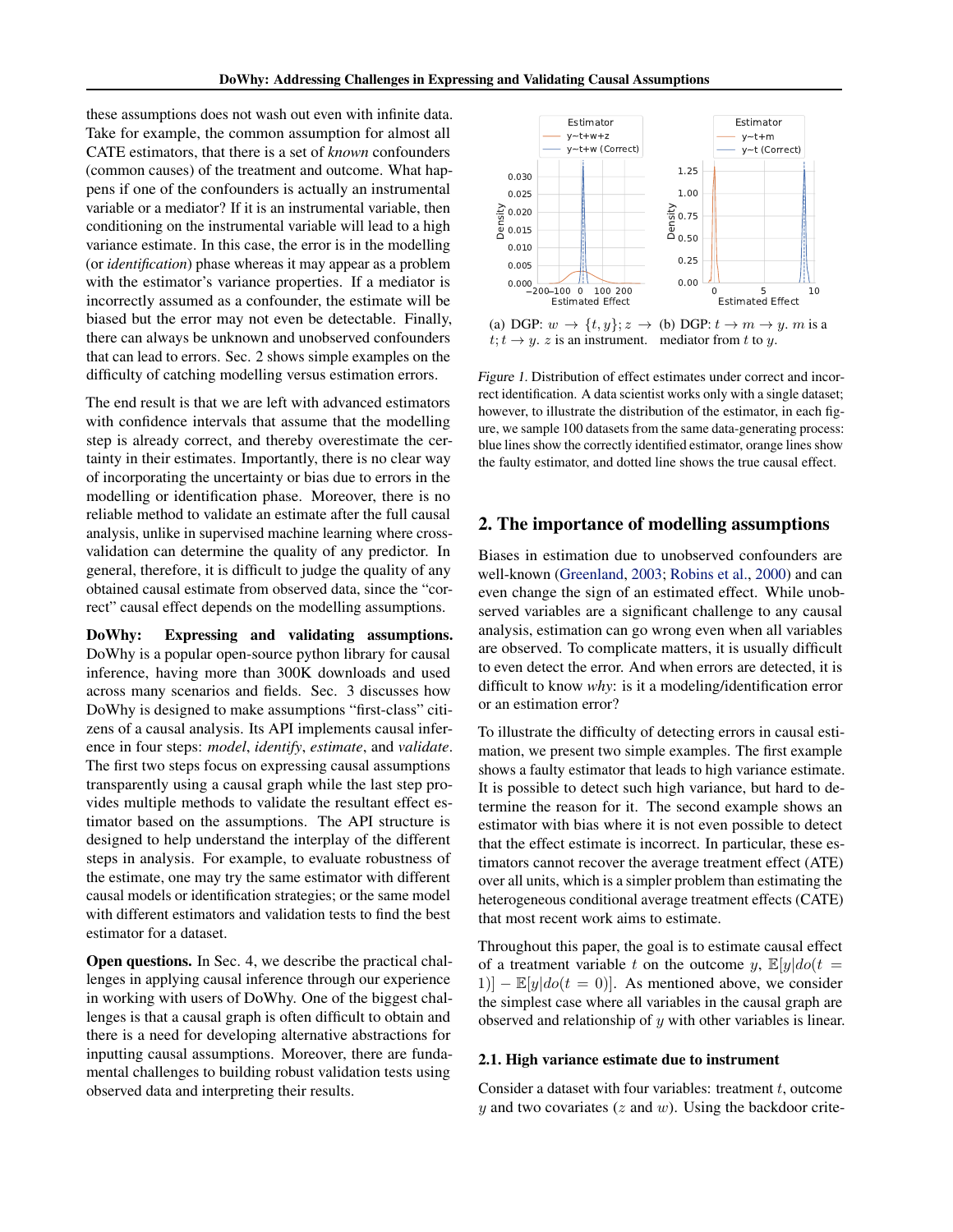rion, a data scientist conditions on  $z$  and  $w$  to estimate the effect of  $t$  on  $y$ . In this case, they use linear regression since it is known that the functional form for  $y$  is linear. However, they observe that the resultant estimate has a high variance, as depicted in Fig. [1\(a\).](#page-1-0) High-variance can be detected, for example, by creating multiple bootstrapped datasets and repeating estimation on each of them. To decrease variance, data scientists can apply more advanced estimation methods or can collect more data.

The above solutions presume that the problem is due to the estimator, but it is equally possible that the problem is in the *identification* of effect. What if one of the covariates is an instrumental variable instead of a common cause? If that's the case, then the correct remedy is to remove that variable from the list of confounders and proceed as usual with the backdoor estimation. As it turns out,  $z$  is an instrumental variable in the dataset for Fig. [1\(a\)](#page-1-0) (see DGP in Appendix) and therefore the correct estimator is to condition on only  $w$ , as shown by the blue line. It is not possible to distinguish from observed data whether the estimation or identification step step causes the high variance. In practice, we need domain knowledge or extra assumptions to rule out identification flaws before dealing with estimation issues.

### 2.2. High bias estimate due to mediator

Consider the same data scientist having a different dataset, treatment t, outcome y, and a variable m. Suspecting m to be a common cause confounder, they condition on  $m$  and obtain an effect estimate of zero, as shown in Fig. [1\(b\).](#page-1-0) The estimate is precise with small confidence intervals and one may be tempted to conclude that the treatment has no effect.

But what if the variable is a mediator on the path from  $t$ and y, and not a confounder? In that case, the estimate is biased (assuming that the goal is to estimate the total effect of treatment (which is often the case) and not just the direct effect). The true estimate is obtained without conditioning, as shown by blue line in Fig. [1\(b\)](#page-1-0) (effect estimate of 10). For an analyst relying on the estimate's precision on the observed data, there is no way to know that they have made an error in their analysis. Any remedy for such errors can only come from assumptions that the data scientist brings from external knowledge. No amount of estimation tuning is going to fix this, and one will never know the error (unless there is a randomized experiment to confirm the effect). Finally, as mentioned above, these problems exacerbate in the presence of unobserved confounders.

# 3. DoWhy framework

The above problems occur due to the lack of a reliable validation mechanism for causal estimates, unlike in supervised prediction tasks where one can use cross-validation

to detect the quality of a predictive model and thereby ascertain whether the model's assumptions were plausible. In the absence of a global validator to choose among causal estimators, there are two key challenges:

- 1. *What are the right causal assumptions?* The practice of modeling assumptions (i.e., translating domain knowledge into a causal graph) and the implications of these assumptions for identification and estimation.
- 2. *How to check those assumptions?* The practice of validating causal assumptions to the extent possible through tests and sensitivity analysis, since observational causal inference tasks has no ground-truth data available to evaluate on.

We believe that the right abstraction for causal analysis can help lay equal focus on these two questions, in addition to estimation. To this end, we discuss DoWhy, an end-to-end library for causal inference, that organizes causal analysis around the four key steps: Model, Identify, Estimate, and Refute/Validate. Model encodes prior knowledge as a formal causal graph, identify uses graph-based methods to identify the causal effect, estimate uses statistical methods for estimating the identified estimand, and finally refute tries to refute the obtained estimate by testing robustness to initial model's assumptions.

```
model = CausalModel(data, graph,
    treatment, outcome)
estimand = model.identify_effect()
estimate = model.estimate_effect(estimand,
method_name="propensity_score_weighting")
refute = model.refute_estimate(estimand,
    estimate,
    method_name="placebo_treatment_refuter")
```
The focus on all the four steps, going from data to the final causal estimate (along with a measure of its robustness) allows a user to formally express and test causal assumptions. None of the existing libraries for causal inference support an easy way to conduct multiple refutations, even though sensitivity and robustness checks are an important part of causal analysis. Most libraries in Python and R focus only on one of the steps. For example, pcalg [\(Kalisch et al.,](#page-6-0) [2012\)](#page-6-0) and dagitty [\(Textor et al.,](#page-7-0) [2016\)](#page-7-0) focus on modeling; causaleffect [\(Tikka & Karvanen,](#page-7-0) [2017\)](#page-7-0) on identification; and EconML [\(Keith Battocchi,](#page-6-0) [2019\)](#page-6-0) and CausalML [\(Chen](#page-6-0) [et al.,](#page-6-0) [2020\)](#page-6-0) on estimation. While the Ananke library [\(Bhat](#page-6-0)[tacharya et al.,](#page-6-0) [2020\)](#page-6-0) has support for modelling, identification and estimation, it supports a limited set of estimation methods. Instead, DoWhy is designed as a general API framework that can work with externally available implementations of methods for each step. For example, DoWhy integrates seamlessly with EconML and CausalML packages and allows calling any of their estimation methods (e.g., method name='econml.dml.DML' for the double ML estimator [\(Chernozhukov et al.,](#page-6-0) [2017\)](#page-6-0)).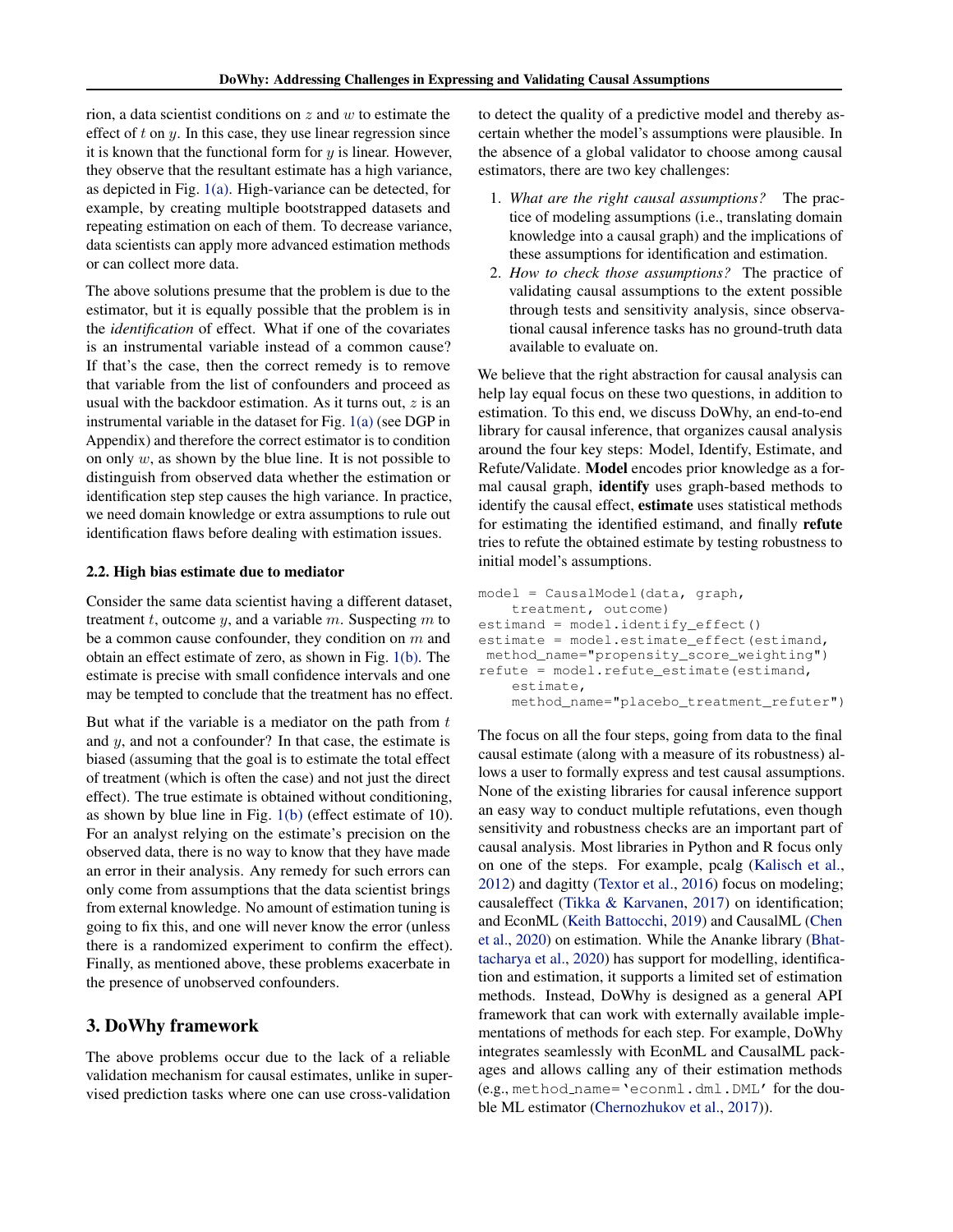Below we discuss how DoWhy's API addresses the two challenges described above: the expression of causal assumptions, and the validation of causal estimators.

#### 3.1. Expressing causal assumptions

Based on the seminal work of Pearl [\(Pearl,](#page-7-0) [2009\)](#page-7-0) in expressing a causal model through graphs, causal graphs have emerged as a popular abstraction for representing domain assumptions. Besides their presentational simplicity, causal graphs are also backed by do-calculus [\(Pearl,](#page-7-0) [2012\)](#page-7-0), a set of rules and associated algorithms for identifying the causal effect in any given causal graph.

Before starting any causal analysis, DoWhy stipulates that the user provide a causal graph over the observed variables. Drawing the causal graph encourages a user to think about the relationships between variables and determine the type for different variables (e.g., are they a confounder, instrumental variable, or a mediator?). Based on the causal graph, DoWhy uses graph-based criteria and do-calculus to find expressions that can identify the causal effect. That is, it automatically identifies the causal effect (including mediation effects) using different identification algorithms, including Back-door, Front-door criterion [\(Pearl,](#page-7-0) [2009\)](#page-7-0), Instrumental Variables, and the ID algorithm [\(Shpitser & Pearl,](#page-7-0) [2008\)](#page-7-0).

Given that identification is automatic given a causal graph, the focus is on obtaining the causal graph and making sure that it expresses the desired causal assumptions. The benefit of expressing assumptions formally is that their effect on the downstream estimation tasks can be quantified easily. For example, a user may construct multiple versions of the graph based on their domain knowledge, and then rerun the estimation method for these graphs to observe how different causal assumptions affect the final estimate. In the example discussed in Sec. 2.2, a user may supply two causal graphs: one with  $m$  as a confounder and one with  $m$  as a mediator. Both these graphs can be used to identify the effect and construct an estimator, and the differences in the resultant estimates will help understand the significance of the different causal assumptions for the particular dataset.

#### 3.2. Validating causal assumptions and estimators

While causal graphs provide a formal abstraction for expressing causal assumptions, no such well-accepted method exists for validating those assumptions. Most work on testing causal assumptions focuses on *sensitivity analyses* [\(Rosen](#page-7-0)[baum,](#page-7-0) [2014;](#page-7-0) [Robins et al.,](#page-7-0) [2000;](#page-7-0) [Veitch & Zaveri,](#page-7-0) [2020\)](#page-7-0) that describe how an obtained estimate changes if we change any of the identifying assumptions. An analyst can use the sensitivity of the estimate to ascertain its robustness, perhaps based on plausible values of the assumption violations. However, a key limitation is the qualitative nature of such analyses that prevent development of a more general test.

Recent work on developing validation tests for causal estimators can be divided into two types. Similar to the crossvalidation loss metric, the first type of methods [\(Alaa &](#page-6-0) [Van Der Schaar,](#page-6-0) [2019;](#page-6-0) [Schuler et al.,](#page-7-0) [2018;](#page-7-0) [Powers et al.,](#page-7-0) [2018;](#page-7-0) [Athey & Wager,](#page-6-0) [2019;](#page-6-0) [Nie & Wager,](#page-7-0) [2021;](#page-7-0) [Foster &](#page-6-0) [Syrgkanis,](#page-6-0) [2019;](#page-6-0) [Dwivedi et al.,](#page-6-0) [2020\)](#page-6-0) use observed data to create a metric that denotes the quality of an obtained causal estimate. However, in the absence of ground-truth data with the true causal effects, and in the absence of experimental data from a randomized-controlled trial, these methods use secondary estimators to estimate auxiliary predictive models that are being used in the quality metric. The validity of these metrics as evaluators of the quality of the causal effect, depends on the quality of these auxiliary estimators. Even though many of these techniques argue that the estimation error of these auxiliary models has a second order impact on the validity of the metric, this is only the case if these auxiliary estimators are already quite good and importantly are non-parametrically consistent. Achieving these requirement can be sometimes hard, if not harder, than the task of fitting the final causal model.

The second type of methods [\(Neal et al.,](#page-6-0) [2020\)](#page-6-0) construct a new, simulated dataset where the full data-generating process (DGP) is known and hence the ground-truth causal effect is also known. Candidate estimators are evaluated on their error on the new dataset, hoping that the extent of errors on the new dataset will transfer to the original dataset too. The challenge here is to create a simulated dataset that is *close* enough to the original dataset, but yet it is possible to ascertain relevant parts of its DGP to know the groundtruth causal effect. Different simulated datasets may give a different ranking of candidate estimators.

Acknowledging the limitations in developing a ground-truth auxiliary metric from the first type of methods and the strong assumptions therein, DoWhy provides a suite of validation tests based on creating simulated datasets similar to the original one, where the ground-truth causal effect is already known. It also provides sensitivity analyses to help evaluate causal estimators in conjunction with domain knowledge. It is important to note here that causal assumptions cannot be fully verified. Rather, the intent is to validate some necessary conditions entailed from a given assumption, and thereby filter out the models that do not satisfy them. Below we outline the supported validation tests.

Replacing treatment or outcome. These tests replace the treatment or outcome variable to create a new dataset where the causal effect is trivially known. These are the closest to opaque-box cross-validation for predictive models—they can detect errors but not reveal which of the assumptions is violated. These tests are global in the sense that they can detect error due to any part of the analysis: incorrect identification, estimator, or even implementation bugs.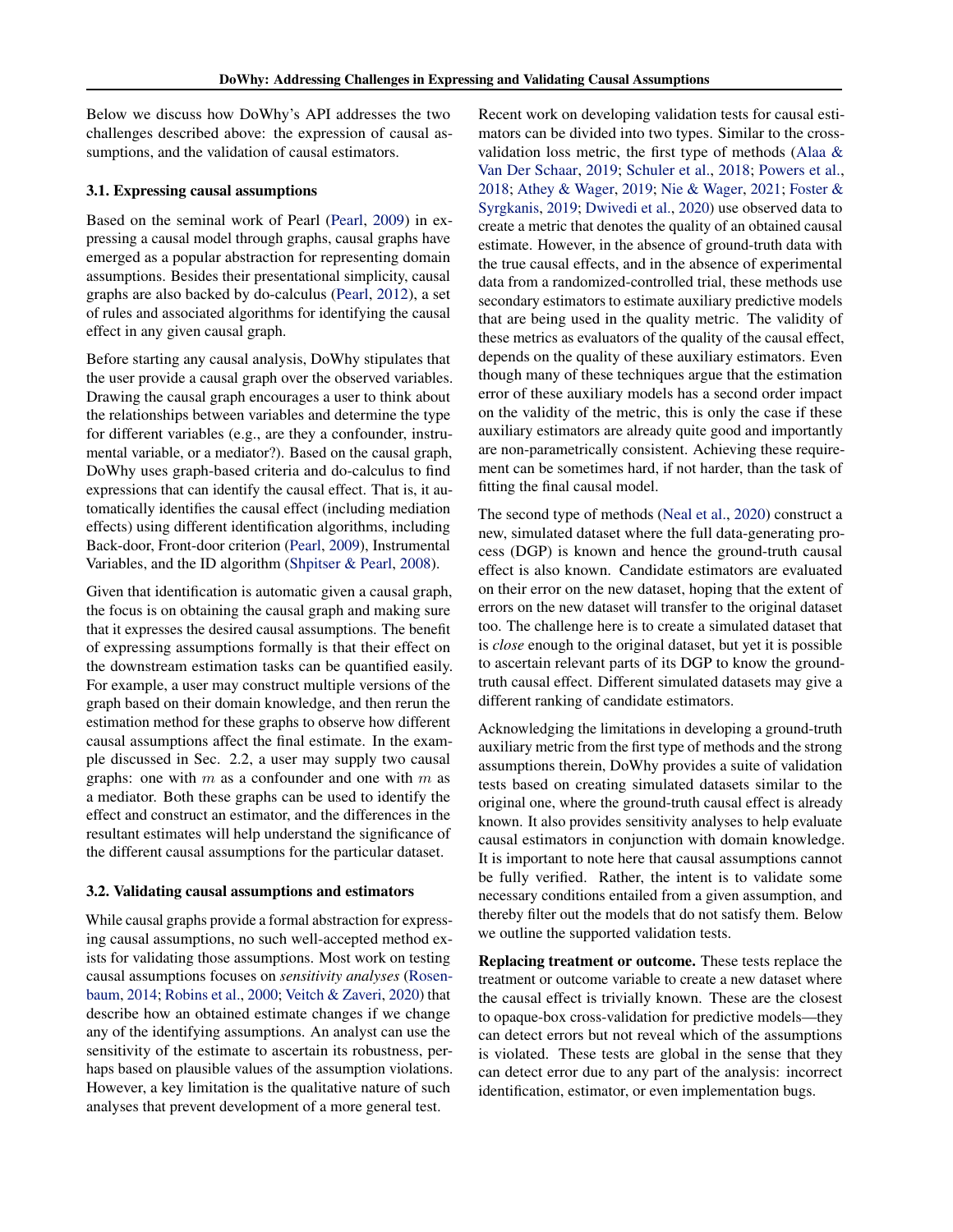- Placebo Treatment: When we replace the true treatment variable with an independent random variable, the estimated causal effect should go to zero.
- Dummy Outcome: When we replace the true outcome variable with an independent random variable, the estimated causal effect should go to zero.
- Simulated Outcome [\(Neal et al.,](#page-6-0) [2020\)](#page-6-0): When we replace the outcome with a simulated outcome based on a known data-generating process close to the given dataset, the estimated causal effect should match the effect parameter from the data-generating process.

Adding "unobserved" confounders. These methods add random confounders where it is known that the effect should not change, or introduce correlated confounders to study the sensitivity of an estimate to unobserved confounding.

- Add Random Common Cause: Adding a synthetic independent random variable as a common cause should not affect the estimated causal effect.
- Add Unobserved Common Causes: The effect estimate should not be too sensitive to additions of a common cause (confounder) to the dataset that is correlated with the treatment and the outcome?

Creating subsets of the dataset. These methods use subsets or bootstrap samples to check variance of the estimator.

- Data Subsets Validation: When we replace the given dataset with a randomly selected subset, the estimated effect should not change significantly.
- Bootstrap Validation: When we replace the dataset with bootstrapped samples from the same dataset, the estimated effect should not change significantly.

Many of the above methods aim to refute the full causal analysis, including modeling, identification and estimation (as in *Placebo Treatment* or *Dummy Outcome*) whereas others refute a specific step (e.g., *Data Subsets* and *Bootstrap* only test the estimation step). Borrowing terminology from the software testing literature, the former can be called "integration" tests whereas the latter can be called "unit" tests.

# 4. Open research questions

Through our work and the many users of DoWhy, we have improved our understanding of the challenges people face while applying causal methods. Here we describe three of the most critical fundamental research challenges.

### 4.1. Eliciting assumptions from experts

Causal methods require causal domain knowledge, expressed in the form of a Directed Acyclic Graph (DAG) or a Structural Causal Model (SCM), to guide the causal reasoning task. Despite the seeming user-friendliness of DAGs, we find it is often difficult to elicit such knowledge

from domain experts. Often, it is difficult for domain experts to appropriately circumscribe the causal factors relevant to their study, separating exogenous from endogenous factors, and capturing key relationships at an appropriate abstraction. Sometimes, domain experts do not understand core causal concepts, confusing correlational with causal relationships. Perhaps most challenging is when even domain experts do not have a sufficient understanding of the given system. Especially when a large set of variables is included in the dataset, it is a daunting and cumbersome task to define a full causal model, capturing the relationship among a potentially high-dimensional set of variables. There are several promising possibilities for addressing these issues, by allowing human input in a different format than graphs.

Machine teaching. *Machine teaching methods* developed to elicit domain knowledge for conventional machine learning models may be adaptable to elicit causal domain knowledge [\(Simard et al.,](#page-7-0) [2017\)](#page-7-0). Such a human-in-the-loop approach may allow experts to refine their assumptions through iterative probing. For example, a system might guide experts by presenting them with what-if scenarios, data-driven feedback, or other mechanisms to solicit confounders, mediators, and other common causal structures.

Expressing assumptions as constraints. Often people may not be able to express causal relationships as edges between variables, but provide constraints that the causal graph should satisfy. The constraint may be pair-wise independence constraints, no direct-effect constraint, monotonicity constraint (Effect of  $A$  on  $B$  is positive), and so on. These constraints do not necessarily lead to a unique graph and thus require modified identification and estimation methods.

High-level causal graphs. For some tasks, we may be able to use minimal causal graph representations rather than a full description of a system. In domains like images or text, it is unlikely that a causal graph over the raw inputs would be meaningful. For example, in the computer vision task of object recognition, the causal relationships may be at level of high-level features object shape, color, and texture, rather than relationships expressible at the granularity of individual pixels. For prediction tasks, high-level causal graphs have been proposed that help enforce certain invariances [\(Arjovsky et al.,](#page-6-0) [2019\)](#page-6-0). It will be useful to extend such high-level graphs to effect inference tasks.

Sufficient partial graphs. Moreover, in many application settings, there is a target outcome variable of interest and a known treatment variable and typically only a subset of the graph needs to be defined to devise an identification strategy (i.e., specifying confounders, instruments, mediators). Eliciting a sufficient partial causal graph will likely require both interaction and iteration with a domain expert, and new strategies for testing the validity threat posed by unidentified relationships in the context of a particular data set.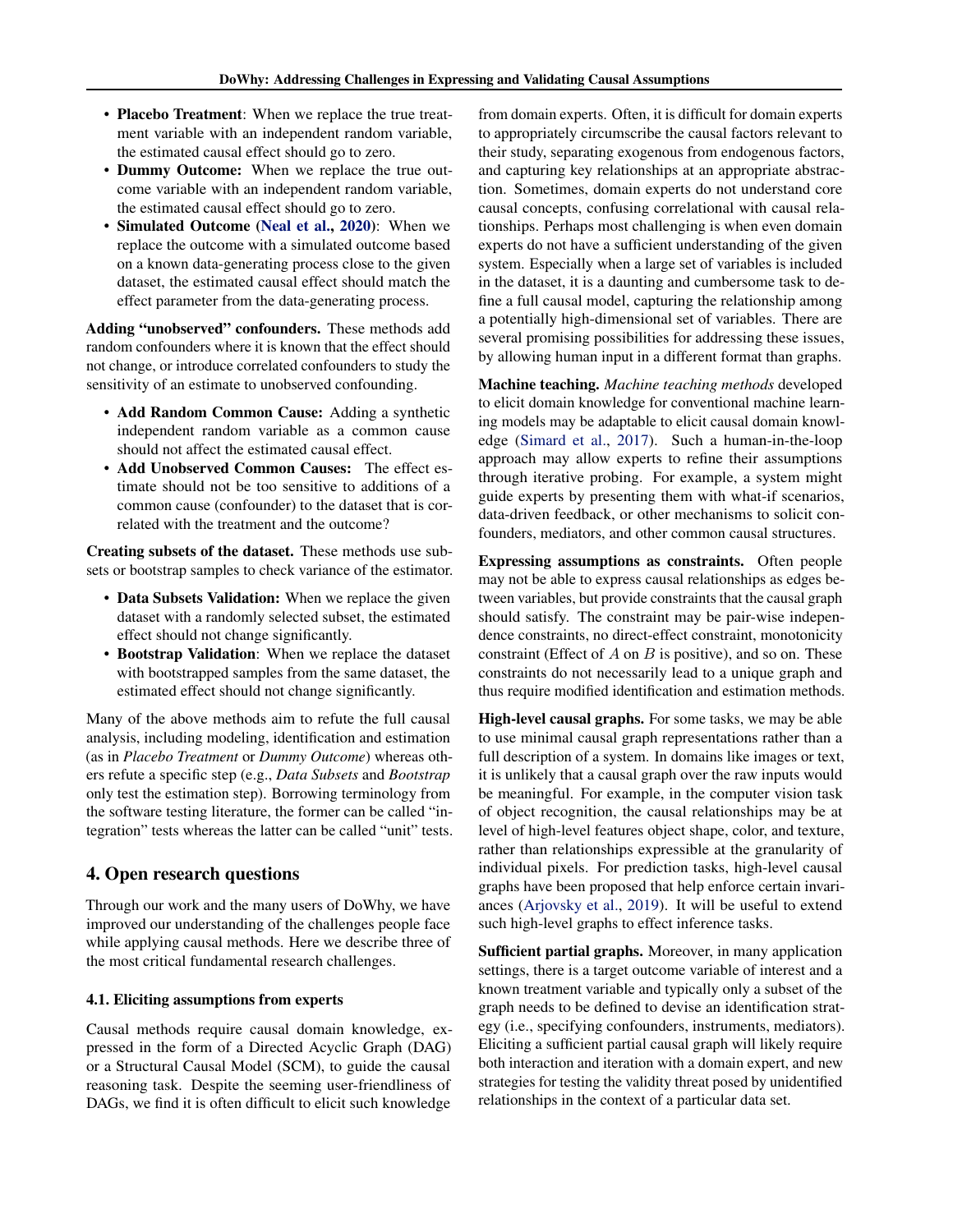### 4.2. Causal discovery methods

*Causal discovery methods* [\(Spirtes et al.,](#page-7-0) [2000;](#page-7-0) [Peters et al.,](#page-7-0) [2017;](#page-7-0) [Glymour et al.,](#page-6-0) [2019\)](#page-6-0) may assist domain experts in identifying key structures, and for validating a given DAG's plausability in the context of specific data set. In addition to domain knowledge, one can consider using causal discovery methods to determine the causal graph. However, the fields of causal discovery and inference have evolved separately and many challenges remain for causal discovery to be useful in the downstream effect inference task.

Incorporating domain knowledge. In many applications, we may have partial domain knowledge. To obtain the most accurate causal graph, utilizing both domain knowledge and causal discovery methods would be critical. However, most causal discovery algorithms are designed without a trivial way to incorporate the domain knowledge. Thus, it is important to design an interactive system that allows users to express their partial graph, obtain the discovered graph, and then update it based on domain knowledge. We also need to build discovery algorithms that can work iteratively with partial domain knowledge.

Graph representations. Without experimental data or additional assumptions, most discovery algorithms can only identify the causal graph up to Markov equivalent classes and the output is represented as, for example, complete partial DAG (CPDAG), acyclic directed mixed graphs (ADMG) and partial ancestral graphs (PAG) [\(Spirtes et al.,](#page-7-0) [2000;](#page-7-0) [Pe](#page-7-0)[ters et al.,](#page-7-0) [2017;](#page-7-0) [Bhattacharya et al.,](#page-6-0) [2021\)](#page-6-0). However, causal inference typically requires one DAG and needs to be extended to handle these formulations.

Additional untestable assumptions. Use of causal discovery algorithms will include additional assumptions on the causal inference pipeline. Markov condition and faithfulness assumptions are the most common ones. Functional causal models [\(Shimizu et al.,](#page-7-0) [2006;](#page-7-0) Zhang & Hyvärinen, [2009;](#page-7-0) [2010\)](#page-7-0), which can be used to discovery the unique DAG require further assumptions regarding functional and noise form of the structured equations. It is unclear how these assumptions will interact with the assumptions of the downstream effect inference task, and how the errors may propagate. More work is needed on combining discovery and effect inference as a single task and determining the quality of estimators possible under the scenario, including concerns such as multiple testing due to different graph structures and invalidity of subsequent *p*-values from the estimation methods deployed on the discovered causal graph.

#### 4.3. Validating causal assumptions

Given the impossibility of a global validator metric for causal effect, there will always be multiple validation tests to choose from. How does one choose estimators when tests

do not agree? Can we create better, more robust tests?

Interpreting violations of assumptions. We have found that understanding and interpreting the results of sensitivity analyses and refutation tests is not always straightforward. For example, if a data scientists collects multiple observational data sets from a system, and a given refutation test fails on only one of them, should the data scientist trust results from any of the data sets?

A related question is to understand when can sensitivity analyses and validation tests help us choose between estimators. Are there specific dataset properties or DGP properties that make validation tests more conclusive? Another direction is to design validation tests as debugging methods in the process of improving an estimator: a good estimator has the fewest failed validation tests. This has parallels in assessing robustness and out-of-distribution generalization of predictive models [\(Ribeiro et al.,](#page-7-0) [2020;](#page-7-0) [Dash et al.,](#page-6-0) [2020\)](#page-6-0), where perturbation and other stress tests have been proposed.

Building better validation tests. Finally, there is the fundamental question on the limits to validation testing from observed data. While there may be a natural limit on general validators, a promising direction is to develop specific validators based on known assumptions. For example, would validators be more powerful if we knew the direction of the confounding effect, monotonicity of relationships, or specific independence constraints (and that are known to be true)? Recent progress has been made in some of these directions [\(Cinelli & Hazlett,](#page-6-0) [2020;](#page-6-0) [Jesson et al.,](#page-6-0) [2021\)](#page-6-0), but there remains many opportunities for more domain-expert guided validation tests, to improve on their practical relevance.

Given that randomized data is the gold-standard to evaluate a causal estimate, a second direction is to explore how much randomized data is needed. Can validation methods be used alongside randomized data, and reduce the amount of randomized data needed? Can we close the circle and automate the generation of candidate experiments that would validate an effect estimate, based on testing specific assumptions that a domain expert may flag? [\(Hyttinen et al.,](#page-6-0) [2013\)](#page-6-0)

# 5. Conclusion

We highlighted the importance of modeling assumptions in causal effect estimation, and how this provided the motivation for including of modeling and validation as first class stages in the DoWhy API. We see the improvement of modeling assumptions and their validation as a research area critical to broadening the reliable usage of causal methods in practice. Based on our experiences, we highlight three areas of open research questions to improve the elicitation of assumptions from experts, the incorporation of causal discovery methods across the causal inference process, and opportunities to improve the validation of assumptions.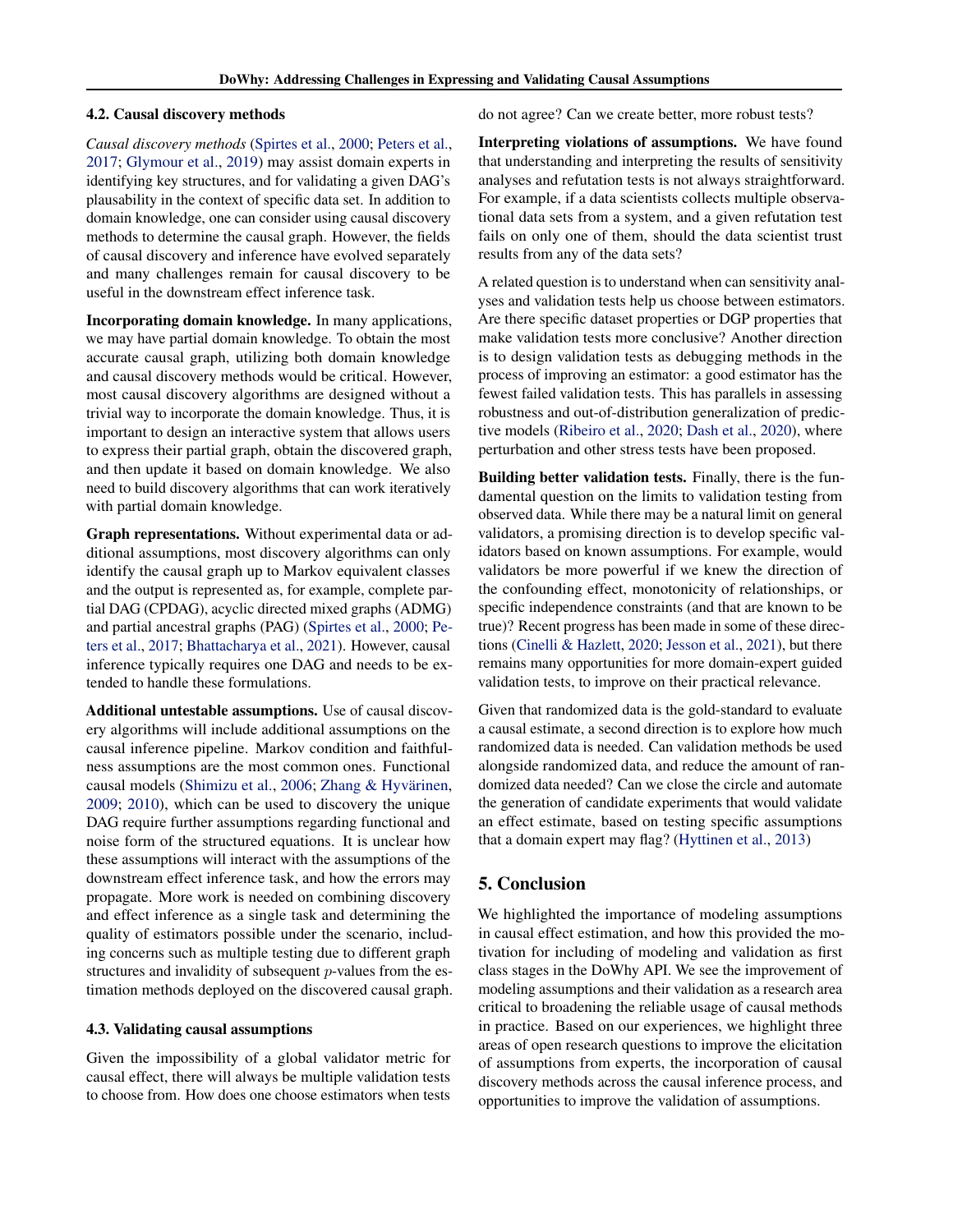### <span id="page-6-0"></span>References

- Alaa, A. and Van Der Schaar, M. Validating causal inference models via influence functions. In *ICML*, pp. 191–201. PMLR, 2019.
- Alaa, A. M. and van der Schaar, M. Bayesian inference of individualized treatment effects using multi-task gaussian processes. In *NeurIPS*, volume 30. Curran Associates, Inc., 2017.
- Arjovsky, M., Bottou, L., Gulrajani, I., and Lopez-Paz, D. Invariant risk minimization. *arXiv preprint arXiv:1907.02893*, 2019.
- Athey, S. and Wager, S. Estimating treatment effects with causal forests: An application. *arXiv preprint arXiv:1902.07409*, 2019.
- Athey, S., Tibshirani, J., and Wager, S. Generalized random forests. *The Annals of Statistics*, 47(2):1148 – 1178, 2019. doi: 10.1214/18-AOS1709.
- Bennett, A., Kallus, N., and Schnabel, T. Deep generalized method of moments for instrumental variable analysis. In *NeurIPS*, volume 32. Curran Associates, Inc., 2019.
- Bhattacharya, R., Lee, J., and Nabi, R. Ananke: A module for causal inference. https://ananke.readthedocs.io/en/latest/, 2020.
- Bhattacharya, R., Nagarajan, T., Malinsky, D., and Shpitser, I. Differentiable causal discovery under unmeasured confounding. In *International Conference on Artificial Intelligence and Statistics*, pp. 2314–2322. PMLR, 2021.
- Chen, H., Harinen, T., Lee, J.-Y., Yung, M., and Zhao, Z. Causalml: Python package for causal machine learning, 2020.
- Chernozhukov, V., Chetverikov, D., 19 Demirer, M., Duflo, E., Hansen, C., and Newey, W. Double/debiased/neyman machine learning of treatment effects. *American Economic Review*, 107(5):261–65, 2017.
- Cinelli, C. and Hazlett, C. Making sense of sensitivity: extending omitted variable bias. *Journal of the Royal Statistical Society: Series B (Statistical Methodology)*, 82 (1):39–67, 2020. doi: https://doi.org/10.1111/rssb.12348.
- Dash, S., Balasubramanian, V., and Sharma, A. Counterfactual generation and fairness evaluation using adversarially learned inference. *arXiv e-prints*, pp. arXiv–2009, 2020.
- Dikkala, N., Lewis, G., Mackey, L., and Syrgkanis, V. Minimax estimation of conditional moment models. In *NeurIPS*, volume 33, pp. 12248–12262. Curran Associates, Inc., 2020.
- Dwivedi, R., Tan, Y. S., Park, B., Wei, M., Horgan, K., Madigan, D., and Yu, B. Stable discovery of interpretable subgroups via calibration in causal studies. *International Statistical Review*, 2020.
- Foster, D. J. and Syrgkanis, V. Statistical learning with a nuisance component. In *Learning Theory*, volume 99 of *PMLR*, pp. 1346–1348, Phoenix, USA, 25–28 Jun 2019. PMLR.
- Glymour, C., Zhang, K., and Spirtes, P. Review of causal discovery methods based on graphical models. *Frontiers in genetics*, 10:524, 2019.
- Greenland, S. Quantifying biases in causal models: classical confounding vs collider-stratification bias. *Epidemiology*, pp. 300–306, 2003.
- Hartford, J., Lewis, G., Leyton-Brown, K., and Taddy, M. Deep IV: A flexible approach for counterfactual prediction. In *ICML*, volume 70 of *PMLR*, pp. 1414–1423. PMLR, 06–11 Aug 2017.
- Hyttinen, A., Eberhardt, F., and Hoyer, P. O. Experiment selection for causal discovery. *Journal of Machine Learning Research*, 14:3041–3071, 2013.
- Jacob, D. Cate meets ml-the conditional average treatment effect and machine learning. *arXiv preprint arXiv:2104.09935*, 2021.
- Jesson, A., Mindermann, S., Gal, Y., and Shalit, U. Quantifying ignorance in individual-level causal-effect estimates under hidden confounding. *arXiv preprint arXiv:2103.04850*, 2021.
- Kalisch, M., Mächler, M., Colombo, D., Maathuis, M. H., and Bühlmann, P. Causal inference using graphical models with the r package pcalg. *Journal of statistical software*, 47(11):1–26, 2012.
- Keith Battocchi, Eleanor Dillon, M. H. G. L. P. O. M. O. V. S. EconML: A Python Package for ML-Based Heterogeneous Treatment Effects Estimation. https://github.com/microsoft/EconML, 2019. Version 0.x.
- Kennedy, E. H. Optimal doubly robust estimation of heterogeneous causal effects. *arXiv preprint arXiv:2004.14497*, 2020.
- Lewis, G. and Syrgkanis, V. Adversarial generalized method of moments. *arXiv preprint arXiv:1803.07164*, 2018.
- Neal, B., Huang, C.-W., and Raghupathi, S. Realcause: Realistic causal inference benchmarking. *arXiv preprint arXiv:2011.15007*, 2020.